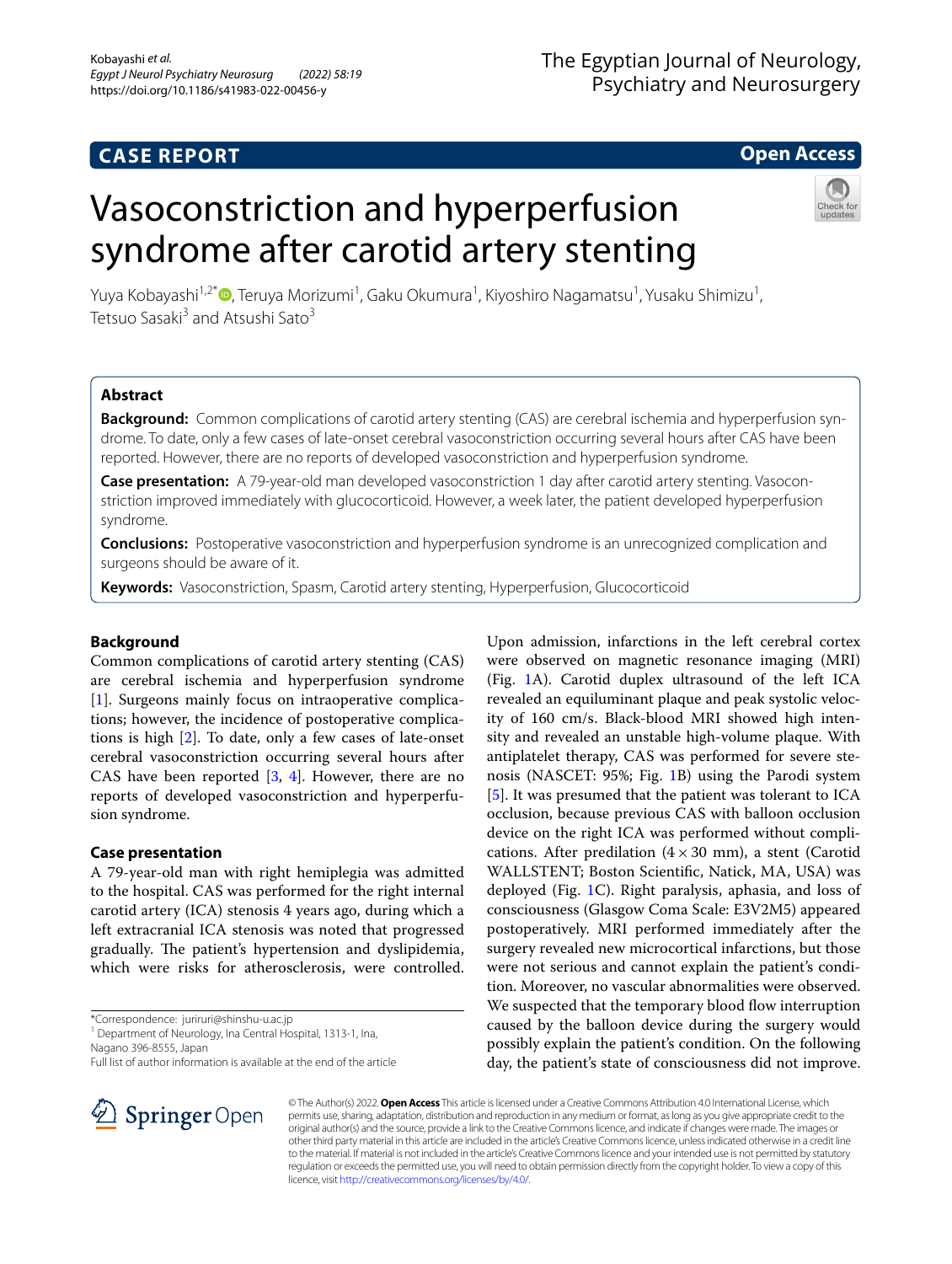

<span id="page-1-0"></span>artery. Digital subtraction angiography (DSA) was performed at the end of the surgery, and the results showed that the left middle cerebral artery (MCA) was dilated. **E** DSA performed 1 day after the surgery revealed a localized vasoconstriction mainly of the left MCA. **F** One week after the surgery, CT perfusion revealed hyperperfusion, with a cerebral blood fow contralateral ratio of greater than 1.3. CT perfusion was scanned using a multidetector CT scanner with 80 detector rows (Aquilion Prime, Canon, Japan) and DSA was performed with biplane equipment (Infnix Celeve-i INFX-8000 V, Canon, Japan). MRI scanner was 1.5 T scanner (Magnetom Avanto ft, Siemens Healthcare, Germany)

Computed tomography (CT) angiography, CT perfusion, and MRI revealed decreased blood flow in the left middle cerebral artery (MCA), and digital subtraction angiography (DSA) revealed vasoconstriction mainly in the left MCA (Fig. [1D](#page-1-0), E). Considering an infammatory pathology, methylprednisolone 500 mg/day was administered for 3 days, immediately after which the patient's symptoms and magnetic resonance angiography showed improvement. Blood pressure was controlled without restriction and systolic blood pressure was observed to be approximately 140 mmHg. Seven days after surgery, aphasia and right paralysis reappeared. CT angiography revealed hyperperfusion and the cerebral blood flow (CBF) contralateral ratio in the MCA territory was>1.3 (Fig. [1](#page-1-0)F) [\[6](#page-3-0)]. Hyperperfusion improved after antihypertensive management; however, mild aphasia and right paralysis persisted. The patient was transferred to a

rehabilitation hospital with a modifed Rankin scale score of 4.

# **Discussion**

There are several hypotheses of vasoconstriction mechanism after CAS and carotid endarterectomy (CEA). The first hypothesis was that debris or thrombus in stent expansion sites might have caused vasoconstriction due to ischemia or infammatory conditions [[3](#page-2-2)]. This is supported by the fact that CAS using covered stents caused less neurological complications [[7](#page-3-1)] and the incidence of postoperative complications was high [[2\]](#page-2-1). We suspected an inflammatory condition and administered methylprednisolone. As a result, vasoconstriction improved substantially. However, a pathological search is necessary to identify the effects of glucocorticoids and underlying cause. The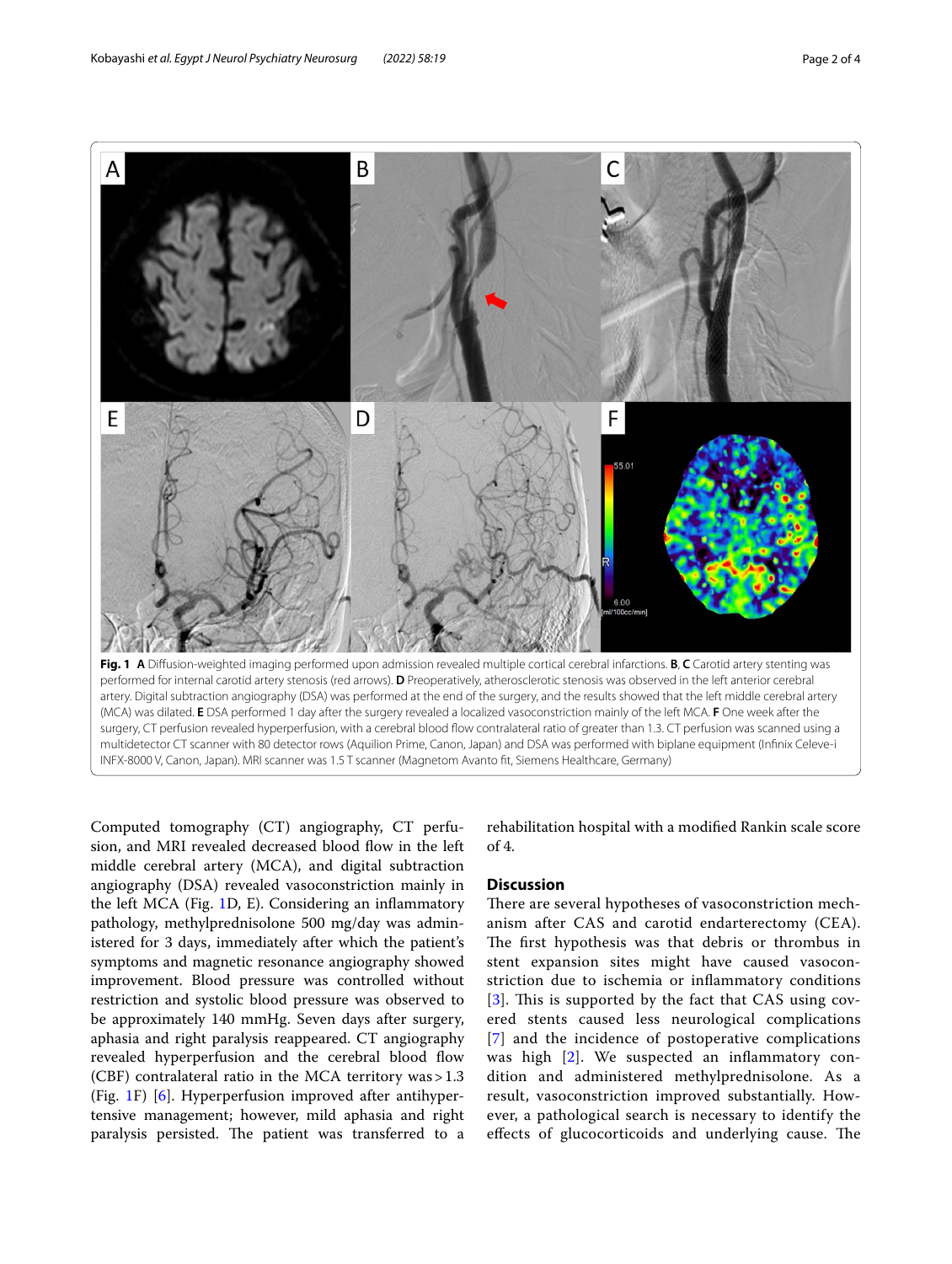second hypothesis was the occurrence of reversible cerebral vasoconstriction syndrome (RCVS). Few reports showed the occurrence of RCVS after CEA, characterized by headache [\[8](#page-3-2), [9](#page-3-3)]. However, we dismissed the occurrence of RCVS, because the patient did not sufer from headache and vasoconstriction on the image did not show segmental narrowing and dilatation, which is a characteristic of RCVS  $[10]$  $[10]$  $[10]$ . Moreover, we administrated methylprednisolone. In general, glucocorticoids are ineffective and can worsen RCVS [\[11](#page-3-5)]. The final hypothesis was that cerebral autoregulations became dysfunctional. The pathophysiological hallmark of hyperperfusion syndrome acutely increased the CBF in a hypoperfused brain with maximally dilated vessels. These vessels cannot control increased CBF due to autoregulatory mechanism loss [[12](#page-3-6)]. It was reported that vasoconstriction and hyperperfusion syndrome were developed after CEA [[8\]](#page-3-2). Although completely opposite conditions were observed in the same patient, it may have been the result of disturbances in cerebral autoregulations, which belong to the same spectrum. Chronic severe carotid artery stenosis is observed to cause disturbances in cerebral autoregulations, and relative hypertension in these arteries after CAS or CEA may play a role in developing vasoconstriction. Our patient did not strictly control blood pressure after vasoconstriction, but the patient's blood pressure was not too high. It is unclear as to why the patient developed hyperperfusion, but the disturbances in cerebral autoregulations may be associated.

This is the first case report on CAS complications, which include vasoconstriction and hyperperfusion syndrome. In general, surgeons know the risk of hyperperfusion syndrome. The operated side is hypoperfused even before the surgery, thus making it difficult to consider hypoperfusion as an unusual manifestation. Hence, surgeons should be aware of the vasoconstriction risk. Hyperperfusion syndrome and vasoconstriction represent two opposite ends of the pathophysiological condition, and the management of both complications is challenging. Thus, regional saturation of oxygen and transcranial Doppler ultrasonography should be performed, and treatment must be given in a timely manner.

There are no data showing the appropriate glucocorticoid treatment for vasoconstriction. Additional cases should be collected and assessed to better understand the pathology of this condition.

# **Conclusions**

Postoperative vasoconstriction and hyperperfusion syndrome is an unrecognized complication and surgeons should be aware of it.

## **Abbreviations**

CAS: Carotid artery stenting; CBF: Cerebral blood flow; CEA: Carotid endarterectomy; CT: Computed tomography; DSA: Digital subtraction angiography; ICA: Internal carotid artery; MCA: Middle cerebral artery; MRI: Magnetic resonance imaging; RCVS: Reversible cerebral vasoconstriction syndrome.

#### **Acknowledgements**

None.

## **Authors' contributions**

YK: data acquisition, data analysis, and writing of the manuscript. TM, GO, KN and YS: data acquisition and revision of the manuscript. TS and AS: surgeons of the patient. All authors have read and approved the manuscript.

## **Funding**

This study was not supported by any fund or grant.

## **Availability of data and materials**

Additional data that support the fndings of this study are available on request from the corresponding author.

#### **Declarations**

#### **Ethics approval and consent to participate**

The Ina Central Hospital ethics committee approved this case report. Informed consent was obtained in the form of opt-out on the website.

#### **Consent for publication**

The patient was dementia due to cerebral infarctions and consent from the patient was not obtained. The next of kin signed an informed consent to allow his data to be published. We obtained approval from the research ethics committee.

#### **Competing interests**

The authors declare that this research was conducted in the absence of any commercial or fnancial relationships that could be construed as a potential confict of interest.

#### **Author details**

<sup>1</sup> Department of Neurology, Ina Central Hospital, 1313-1, Ina, Nagano 396-8555, Japan. <sup>2</sup> Department of Neurology, Nagano Municipal Hospital, 1333-1 Tomitake, Nagano 381-8551, Japan. <sup>3</sup> Department of Neurosurgery, Ina Central Hospital, 1313-1, Ina, Nagano 396-8555, Japan.

## Received: 11 July 2021 Accepted: 27 January 2022 Published online: 10 February 2022

#### **References**

- <span id="page-2-0"></span>1. Moulakakis KG, Mylonas SN, Sfyroeras GS, Andrikopoulos V. Hyperperfusion syndrome after carotid revascularization. J Vasc Surg. 2009;49(4):1060–8. <https://doi.org/10.1016/j.jvs.2008.11.026>.
- <span id="page-2-1"></span>2. Qureshi AI, Luft AR, Janardhan V, Suri MF, Sharma M, Lanzino G, et al. Identifcation of patients at risk for periprocedural neurological defcits associated with carotid angioplasty and stenting. Stroke. 2000;31(2):376– 82. <https://doi.org/10.1161/01.str.31.2.376>.
- <span id="page-2-2"></span>3. Kuwabara M, Nakahara T, Mitsuhara T, Shimonaga K, Hosogai M, Kurisu K, et al. Transient cerebral vasospasm after carotid artery stenting: a case report and literature review. World Neurosurg. 2020;135:107–11. [https://](https://doi.org/10.1016/j.wneu.2019.11.151) [doi.org/10.1016/j.wneu.2019.11.151](https://doi.org/10.1016/j.wneu.2019.11.151).
- <span id="page-2-3"></span>4. Aghaebrahim A, Jadhav AP, Saeed Y, Totoraitis R, Jankowitz BT, Jovin TG, et al. Reversible cerebral vasoconstriction syndrome following carotid stenting. Neurology. 2014;83(6):570–1. [https://doi.org/10.1212/WNL.](https://doi.org/10.1212/WNL.0000000000000677) [0000000000000677](https://doi.org/10.1212/WNL.0000000000000677).
- <span id="page-2-4"></span>5. Parodi JC, Schönholz C, Parodi FE, Sicard G, Ferreira LM. Initial 200 cases of carotid artery stenting using a reversal-of-fow cerebral protection device. J Cardiovasc Surg (Torino). 2007;48(2):117–24.